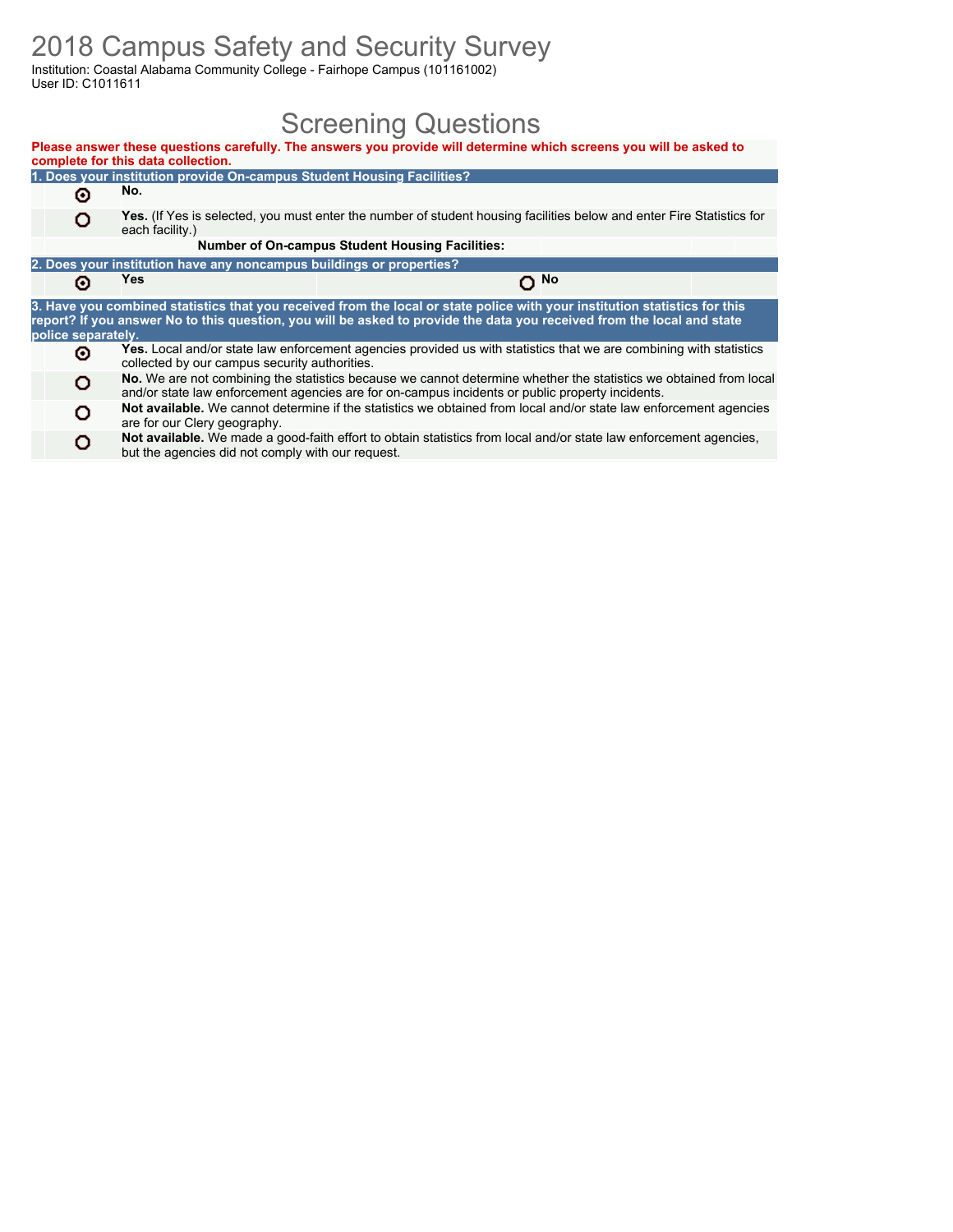## Criminal Offenses - On campus

| For each of the following criminal offenses, enter the number reported to have occurred On Campus. |                             |      |      |          |  |  |
|----------------------------------------------------------------------------------------------------|-----------------------------|------|------|----------|--|--|
|                                                                                                    | Total occurrences On campus |      |      |          |  |  |
| Criminal offense                                                                                   | 2015                        | 2016 | 2017 |          |  |  |
| a. Murder/Non-negligent manslaughter                                                               |                             |      |      | 0        |  |  |
| b. Manslaughter by Negligence                                                                      |                             |      |      | 0        |  |  |
| c. Rape                                                                                            |                             |      |      | 0        |  |  |
| d. Fondling                                                                                        |                             |      |      | 0        |  |  |
| e. Incest                                                                                          |                             |      |      | $\Omega$ |  |  |
| f. Statutory rape                                                                                  |                             |      |      | 0        |  |  |
| g. Robbery                                                                                         |                             |      |      | 0        |  |  |
| h. Aggravated assault                                                                              |                             |      |      | 0        |  |  |
| i. Burglary                                                                                        |                             |      |      | 0        |  |  |
| j. Motor vehicle theft (Do not include theft from a motor vehicle)                                 |                             |      |      | 0        |  |  |
| k. Arson                                                                                           |                             |      |      | 0        |  |  |

#### **Caveat:**

As of January 11, 2017 this campus has been named Coastal Alabama Community College - Fairhope Campus. For years 2015 and 2016, Lines A-K changed from no entry to 0 on all lines because accessing this particular campus was not an option on this website. Clery statistics were reflected in our Annual Security Report during those years.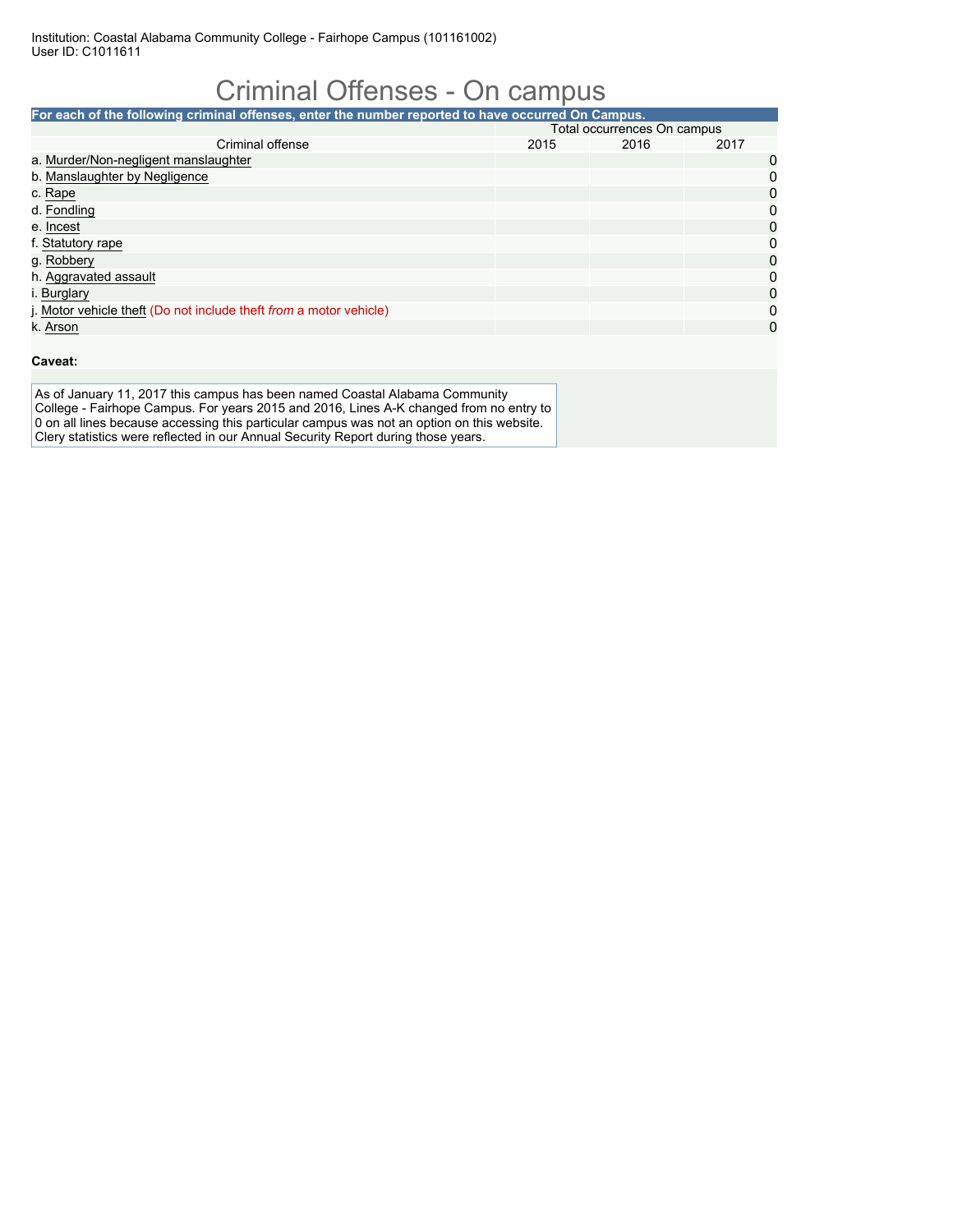### Criminal Offenses - Noncampus

| For each of the following criminal offenses, enter the number reported to have occurred in or on Noncampus buildings or |      |                                 |              |
|-------------------------------------------------------------------------------------------------------------------------|------|---------------------------------|--------------|
| property.                                                                                                               |      |                                 |              |
|                                                                                                                         |      | Total occurrences in or on      |              |
|                                                                                                                         |      | Noncampus buildings or property |              |
| Criminal offense                                                                                                        | 2015 | 2016                            | 2017         |
| a. Murder/Non-negligent manslaughter                                                                                    |      |                                 | 0            |
| b. Manslaughter by Negligence                                                                                           |      |                                 | $\mathbf{0}$ |
| c. Rape                                                                                                                 |      |                                 | 0            |
| d. Fondling                                                                                                             |      |                                 | 0            |
| e. Incest                                                                                                               |      |                                 | 0            |
| f. Statutory rape                                                                                                       |      |                                 | $\mathbf{0}$ |
| g. Robbery                                                                                                              |      |                                 | $\mathbf{0}$ |
| h. Aggravated assault                                                                                                   |      |                                 | $\Omega$     |
| i. Burglary                                                                                                             |      |                                 | $\mathbf{0}$ |
| j. Motor vehicle theft (Do not include theft from a motor vehicle)                                                      |      |                                 | 0            |
| k. Arson                                                                                                                |      |                                 | 0            |

#### **Caveat:**

As of January 11, 2017 this campus has been named Coastal Alabama Community College - Fairhope Campus. For years 2015 and 2016, Lines A-K changed from no entry to 0 on all lines because accessing this particular campus was not an option on this website.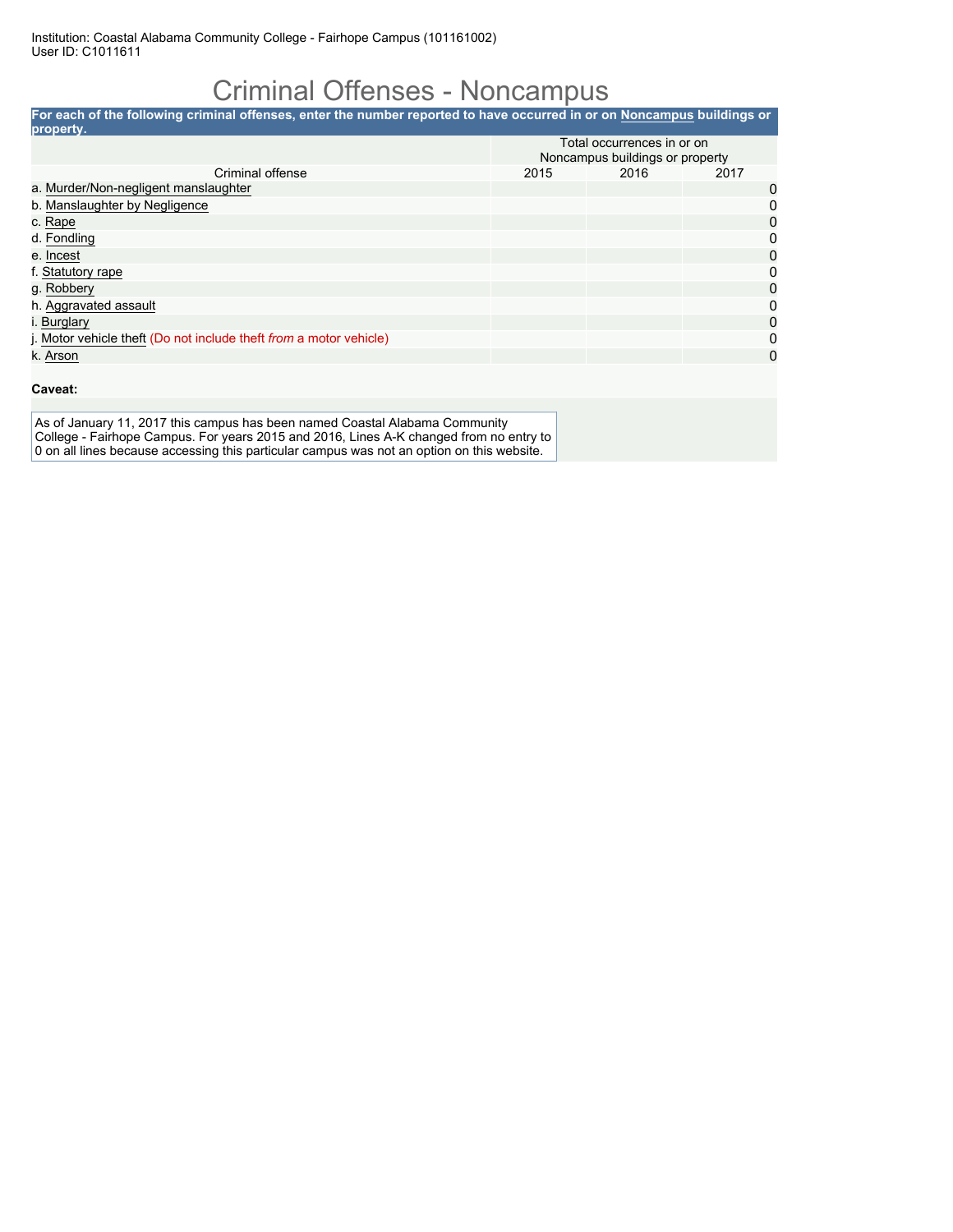## Criminal Offenses - Public Property

| For each of the following criminal offenses, enter the number reported to have occurred on Public Property. |                                      |      |      |          |  |  |
|-------------------------------------------------------------------------------------------------------------|--------------------------------------|------|------|----------|--|--|
|                                                                                                             | Total occurrences on Public Property |      |      |          |  |  |
| Criminal offense                                                                                            | 2015                                 | 2016 | 2017 |          |  |  |
| a. Murder/Non-negligent manslaughter                                                                        |                                      |      |      | 0        |  |  |
| b. Manslaughter by Negligence                                                                               |                                      |      |      | 0        |  |  |
| c. Rape                                                                                                     |                                      |      |      | 0        |  |  |
| d. Fondling                                                                                                 |                                      |      |      | 0        |  |  |
| e. Incest                                                                                                   |                                      |      |      | 0        |  |  |
| f. Statutory rape                                                                                           |                                      |      |      | 0        |  |  |
| g. Robbery                                                                                                  |                                      |      |      | 0        |  |  |
| h. Aggravated assault                                                                                       |                                      |      |      | 0        |  |  |
| i. Burglary                                                                                                 |                                      |      |      | 0        |  |  |
| j. Motor vehicle theft (Do not include theft from a motor vehicle)                                          |                                      |      |      | 0        |  |  |
| k. Arson                                                                                                    |                                      |      |      | $\Omega$ |  |  |

#### **Caveat:**

As of January 11, 2017 this campus has been named Coastal Alabama Community College - Fairhope Campus. For years 2015 and 2016, Lines A-K changed from no entry to 0 on all lines because accessing this particular campus was not an option on this website.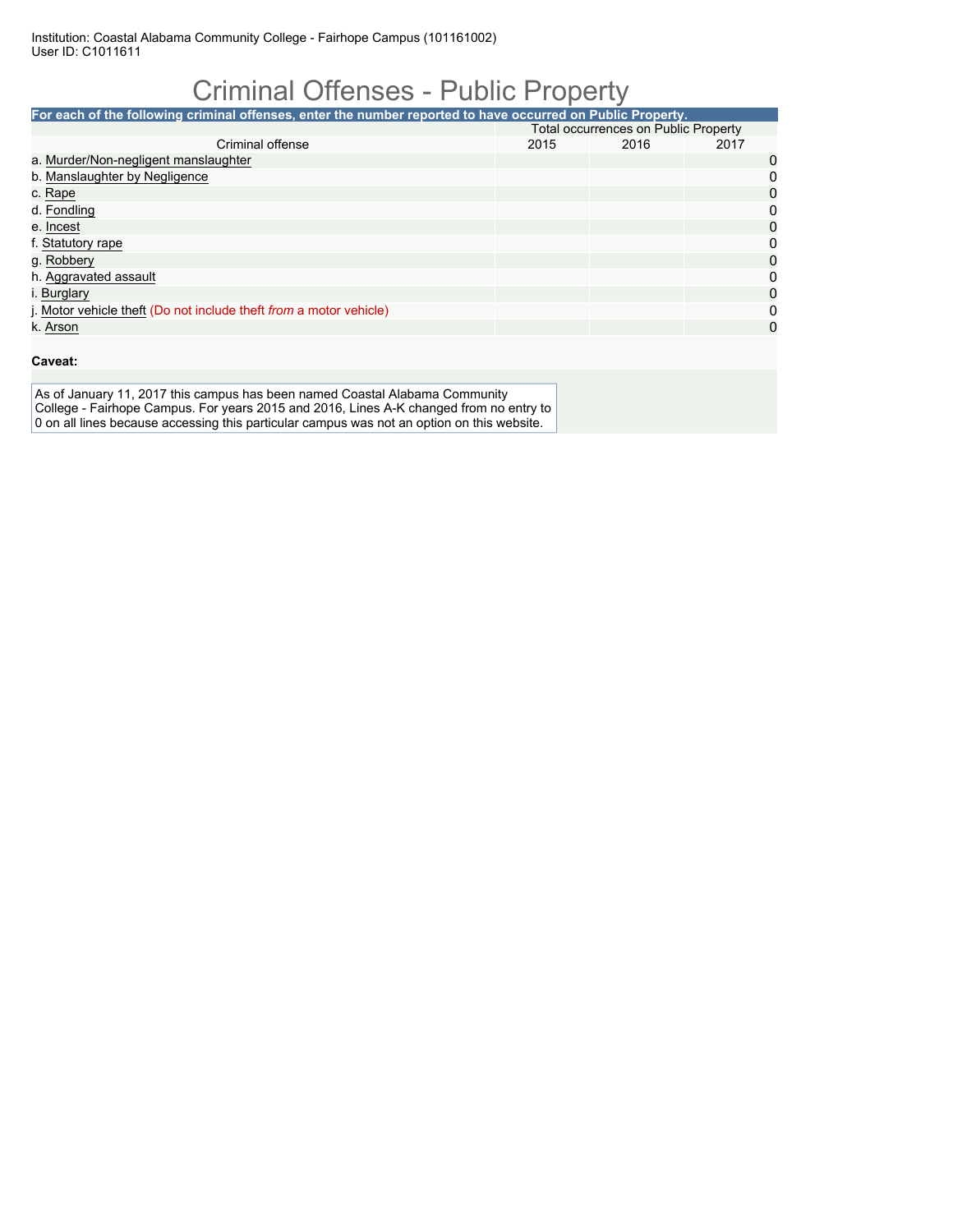### Hate Crimes - On campus

#### **For the criminal offenses listed below, first enter the total number of Hate Crimes that were reported to have occurred On campus. Then break down each total by category of bias (e.g., race, religion).**

|                                                                          | Occurrences of Hate crimes |              |          |                              |                       |          |                 |                                              |          |                                                    |
|--------------------------------------------------------------------------|----------------------------|--------------|----------|------------------------------|-----------------------|----------|-----------------|----------------------------------------------|----------|----------------------------------------------------|
| Criminal offense                                                         | Total by year              |              |          |                              |                       |          |                 | Category of Bias for crimes reported in 2017 |          |                                                    |
|                                                                          |                            |              |          | 2015 2016 2017 Race Religion | Sexual<br>orientation |          | <b>Identity</b> |                                              |          | Gender Gender Disability Ethnicity National origin |
| a. Murder/ Non-negligent<br>manslaughter                                 |                            | $\mathbf{I}$ | 0        | 0                            | 0                     | 0        | 0               | 0                                            | $\Omega$ | $\mathbf{0}$                                       |
| c. Rape                                                                  |                            | $\Omega$     | 0        | 0                            | 0                     | 0        | 0               | 0                                            | 0        |                                                    |
| d. Fondling                                                              |                            | 0            | 0        | 0                            | 0                     | 0        | 0               | 0                                            | 0        |                                                    |
| e. Incest                                                                |                            | 0            | 0        | 0                            | 0                     | 0        | $\Omega$        | 0                                            | 0        |                                                    |
| f. Statutory rape                                                        |                            | 0            | 0        | 0                            | 0                     | 0        | 0               | 0                                            | 0        |                                                    |
| g. Robbery                                                               |                            | 0            | $\Omega$ | $\Omega$                     | 0                     | $\Omega$ | $\Omega$        | $\Omega$                                     | 0        |                                                    |
| h. Aggravated assault                                                    |                            |              | 0        | 0                            |                       | 0        | 0               | 0                                            | 0        |                                                    |
| i. Burglary                                                              |                            | 0            | 0        | 0                            | 0                     | 0        | 0               | 0                                            | $\Omega$ |                                                    |
| j. Motor vehicle theft<br>(Do not include theft from a<br>motor vehicle) |                            | 0            | 0        | 0                            | 0                     | 0        | 0               | 0                                            | 0        | 0                                                  |
| k. Arson                                                                 |                            | 0            | 0        | $\Omega$                     | $\Omega$              | $\Omega$ | 0               | 0                                            | 0        |                                                    |
| I. Simple assault                                                        |                            |              | 0        | 0                            | 0                     | 0        | 0               | 0                                            |          |                                                    |
| m. Larceny-theft                                                         |                            | 0            | $\Omega$ | 0                            | 0                     | $\Omega$ | 0               | 0                                            | 0        |                                                    |
| n. Intimidation                                                          |                            | 0            | 0        | 0                            | 0                     | 0        | 0               | 0                                            | 0        |                                                    |
| o. Destruction/damage/<br>vandalism of property                          |                            | 0            | 0        | 0                            | 0                     | 0        | 0               | $\mathbf{0}$                                 | $\Omega$ |                                                    |

#### **Caveat:**

As of January 11, 2017 this campus has been named Coastal Alabama Community College - Fairhope Campus. For years 2015 and 2016, Lines A-O changed from no entry to 0 on all lines because accessing this particular campus was not an option on this website.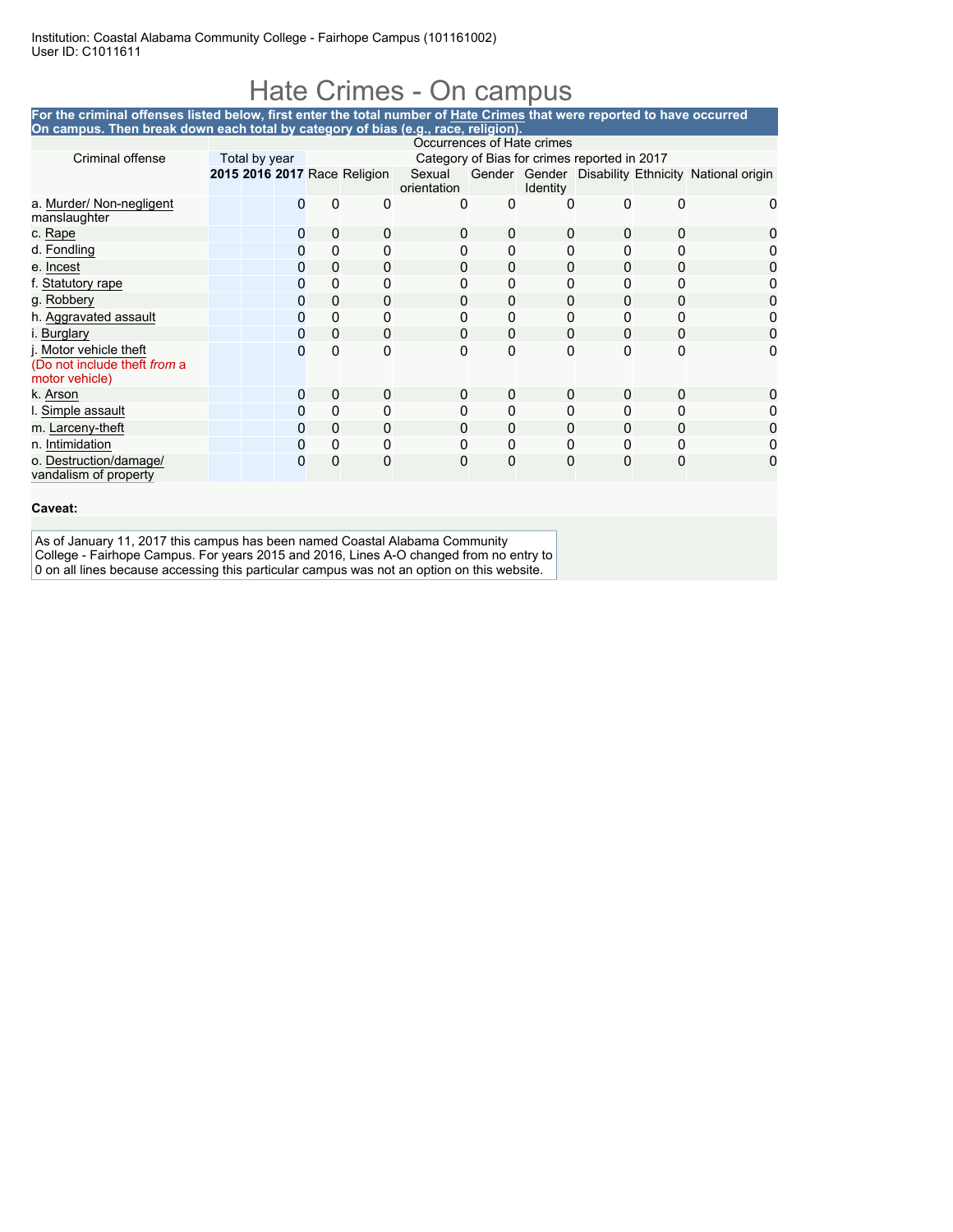### Hate Crimes - Noncampus

| For the criminal offenses listed below, first enter the total number of Hate Crimes that were reported to have occurred in<br>or on Noncampus buildings or property. Then break down each total by category of bias (e.g., race, religion). |                            |               |   |                                              |                              |                       |   |                 |   |   |                                                    |
|---------------------------------------------------------------------------------------------------------------------------------------------------------------------------------------------------------------------------------------------|----------------------------|---------------|---|----------------------------------------------|------------------------------|-----------------------|---|-----------------|---|---|----------------------------------------------------|
|                                                                                                                                                                                                                                             | Occurrences of Hate crimes |               |   |                                              |                              |                       |   |                 |   |   |                                                    |
| Criminal offense                                                                                                                                                                                                                            |                            | Total by year |   | Category of Bias for crimes reported in 2017 |                              |                       |   |                 |   |   |                                                    |
|                                                                                                                                                                                                                                             |                            |               |   |                                              | 2015 2016 2017 Race Religion | Sexual<br>orientation |   | <b>Identity</b> |   |   | Gender Gender Disability Ethnicity National origin |
| a. Murder/ Non-negligent<br>manslaughter                                                                                                                                                                                                    |                            |               |   | 0                                            | 0                            | 0                     | 0 | 0               | 0 | 0 | 0                                                  |
| c. Rape                                                                                                                                                                                                                                     |                            |               | 0 | $\mathbf 0$                                  | 0                            | 0                     | 0 | 0               | O | 0 |                                                    |
| d. Fondling                                                                                                                                                                                                                                 |                            |               |   | 0                                            |                              |                       | 0 | ŋ               |   |   |                                                    |
| e. Incest                                                                                                                                                                                                                                   |                            |               | 0 | 0                                            | 0                            | 0                     | 0 | $\Omega$        | 0 | 0 |                                                    |
| f. Statutory rape                                                                                                                                                                                                                           |                            |               | 0 | 0                                            |                              |                       | 0 | 0               |   |   |                                                    |
| g. Robbery                                                                                                                                                                                                                                  |                            |               | O | 0                                            | 0                            | 0                     | 0 | 0               | 0 |   |                                                    |
| h. Aggravated assault                                                                                                                                                                                                                       |                            |               | 0 | 0                                            | 0                            |                       | 0 | 0               |   |   |                                                    |
| i. Burglary                                                                                                                                                                                                                                 |                            |               |   | 0                                            | 0                            | 0                     | 0 | 0               | 0 | 0 |                                                    |
| j. Motor vehicle theft<br>(Do not include theft from a<br>motor vehicle)                                                                                                                                                                    |                            |               |   | $\mathbf{0}$                                 | O                            | 0                     | 0 | O               | O | U |                                                    |
| k. Arson                                                                                                                                                                                                                                    |                            |               | 0 | $\mathbf 0$                                  | 0                            | 0                     | 0 | 0               | 0 | 0 |                                                    |
| I. Simple assault                                                                                                                                                                                                                           |                            |               |   | 0                                            |                              |                       | 0 | 0               |   |   |                                                    |
| m. Larceny-theft                                                                                                                                                                                                                            |                            |               | 0 | $\mathbf 0$                                  | 0                            | 0                     | 0 | 0               | o | 0 |                                                    |
| n. Intimidation                                                                                                                                                                                                                             |                            |               |   | 0                                            |                              |                       | 0 |                 |   |   |                                                    |
| o. Destruction/damage/<br>vandalism of property                                                                                                                                                                                             |                            |               |   | 0                                            |                              | 0                     | 0 |                 |   |   |                                                    |

#### **Caveat:**

As of January 11, 2017 this campus has been named Coastal Alabama Community College - Fairhope Campus. For years 2015 and 2016, Lines A-O changed from no entry to 0 on all lines because accessing this particular campus was not an option on this website.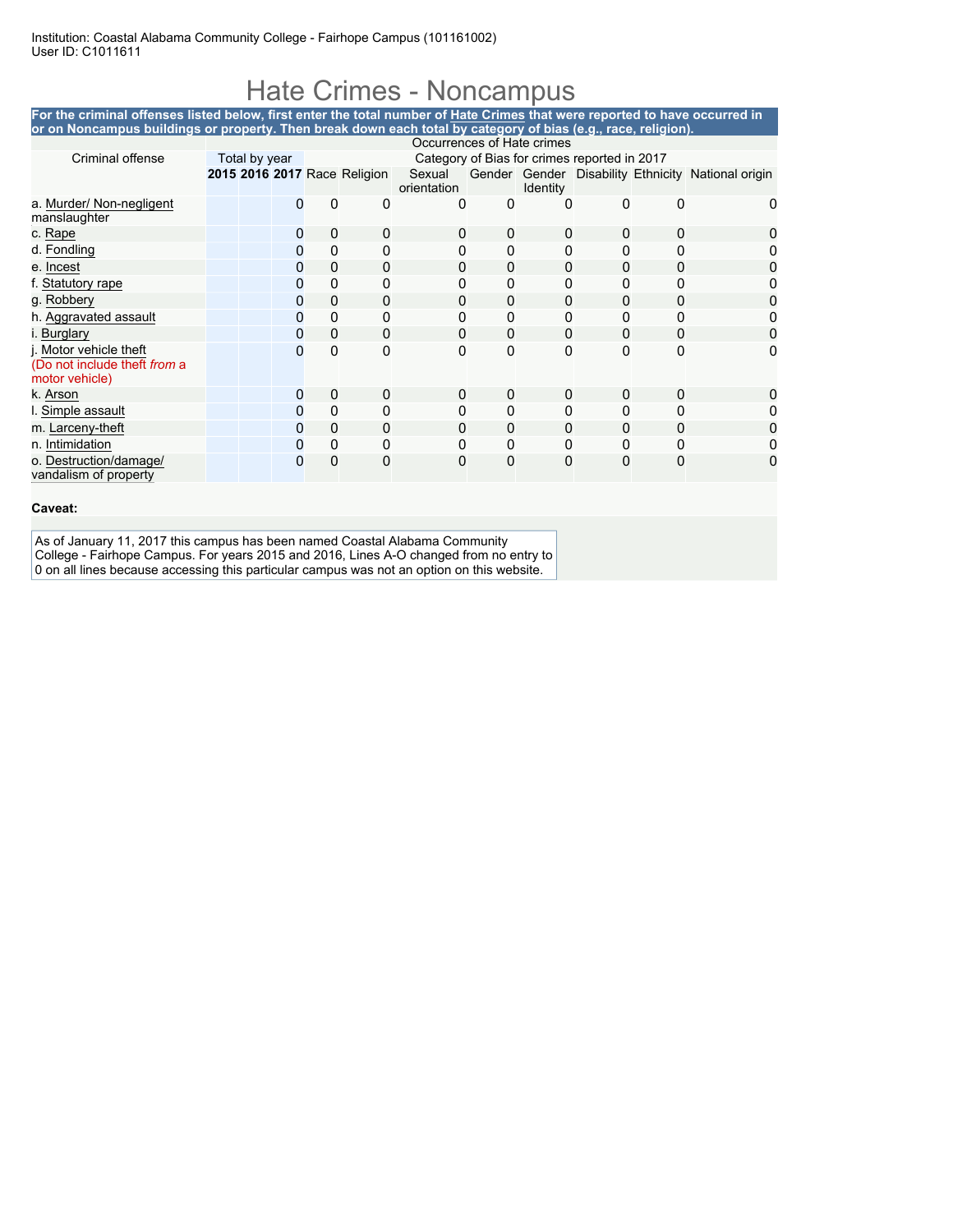### Hate Crimes - Public Property

**For the criminal offenses listed below, first enter the total number of Hate Crimes that were reported to have occurred on Public Property. Then break down each total by category of bias (e.g., race, religion).**

|                                                                          | Occurrences of Hate crimes |   |             |                              |                       |          |                 |                                              |          |                                                    |
|--------------------------------------------------------------------------|----------------------------|---|-------------|------------------------------|-----------------------|----------|-----------------|----------------------------------------------|----------|----------------------------------------------------|
| Criminal offense                                                         | Total by year              |   |             |                              |                       |          |                 | Category of Bias for crimes reported in 2017 |          |                                                    |
|                                                                          |                            |   |             | 2015 2016 2017 Race Religion | Sexual<br>orientation |          | <b>Identity</b> |                                              |          | Gender Gender Disability Ethnicity National origin |
| a. Murder/ Non-negligent<br>manslaughter                                 |                            |   | $\Omega$    | 0                            | 0                     | 0        | 0               | 0                                            |          |                                                    |
| c. Rape                                                                  |                            | 0 | $\mathbf 0$ | 0                            | 0                     | 0        | $\mathbf{0}$    | 0                                            | 0        |                                                    |
| d. Fondling                                                              |                            | 0 | 0           | 0                            | 0                     | $\Omega$ | 0               | 0                                            | $\Omega$ |                                                    |
| e. Incest                                                                |                            | 0 | $\mathbf 0$ | 0                            | 0                     | 0        | 0               | 0                                            | 0        |                                                    |
| f. Statutory rape                                                        |                            | 0 | 0           | 0                            | 0                     | 0        | 0               | 0                                            | 0        |                                                    |
| g. Robbery                                                               |                            | 0 | $\mathbf 0$ | 0                            | 0                     | 0        | 0               | 0                                            | 0        |                                                    |
| h. Aggravated assault                                                    |                            | O | $\Omega$    | 0                            |                       | 0        | 0               |                                              |          |                                                    |
| i. Burglary                                                              |                            | 0 | $\mathbf 0$ | $\Omega$                     | 0                     | $\Omega$ | $\mathbf{0}$    | 0                                            | $\Omega$ | O                                                  |
| g. Motor vehicle theft<br>(Do not include theft from a<br>motor vehicle) |                            | 0 | 0           | 0                            | 0                     | $\Omega$ | 0               | 0                                            | $\Omega$ | 0                                                  |
| k. Arson                                                                 |                            | 0 | $\mathbf 0$ | 0                            | 0                     | 0        | 0               | $\Omega$                                     | $\Omega$ |                                                    |
| I. Simple assault                                                        |                            | 0 | 0           | 0                            | 0                     | 0        | 0               | 0                                            | O        |                                                    |
| m. Larceny-theft                                                         |                            | 0 | $\mathbf 0$ | 0                            | 0                     | 0        | 0               | 0                                            | 0        |                                                    |
| n. Intimidation                                                          |                            | 0 | 0           | 0                            | 0                     | 0        | 0               | 0                                            | 0        |                                                    |
| o. Destruction/damage/<br>vandalism of property                          |                            | 0 | 0           | 0                            | 0                     | 0        | 0               | 0                                            | 0        |                                                    |

#### **Caveat:**

As of January 11, 2017 this campus has been named Coastal Alabama Community College - Fairhope Campus. For years 2015 and 2016, Lines A-O changed from no entry to 0 on all lines because accessing this particular campus was not an option on this website.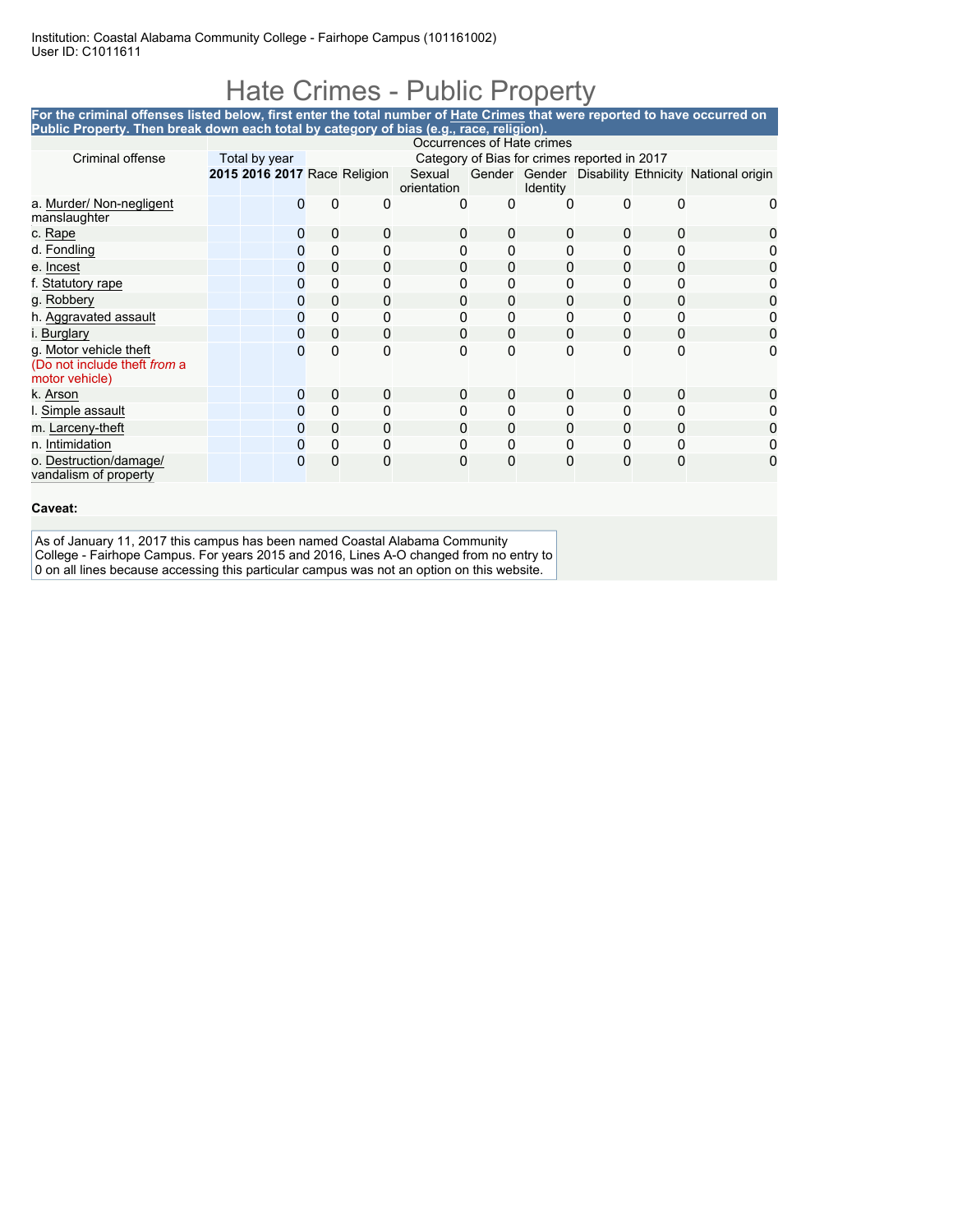| <b>VAWA Offenses - On Campus</b>                                                                                                                                                                                                                                    |             |                            |      |             |  |  |  |
|---------------------------------------------------------------------------------------------------------------------------------------------------------------------------------------------------------------------------------------------------------------------|-------------|----------------------------|------|-------------|--|--|--|
| For each of the following crimes, enter the number reported to have occurred On Campus.                                                                                                                                                                             |             |                            |      |             |  |  |  |
|                                                                                                                                                                                                                                                                     |             | Total occurences On Campus |      |             |  |  |  |
| Crime                                                                                                                                                                                                                                                               | 2015        | 2016                       | 2017 |             |  |  |  |
| a. Domestic violence                                                                                                                                                                                                                                                |             |                            |      | $\mathbf 0$ |  |  |  |
| b. Dating violence                                                                                                                                                                                                                                                  | $\mathbf 0$ |                            |      |             |  |  |  |
| c. Stalking                                                                                                                                                                                                                                                         |             |                            |      | $\Omega$    |  |  |  |
|                                                                                                                                                                                                                                                                     |             |                            |      |             |  |  |  |
| Caveat:                                                                                                                                                                                                                                                             |             |                            |      |             |  |  |  |
|                                                                                                                                                                                                                                                                     |             |                            |      |             |  |  |  |
| As of January 11, 2017 this campus has been named Coastal Alabama Community<br>College - Fairhope Campus. For years 2015 and 2016, Lines A-C changed from no entry to<br>0 on all lines because accessing this particular campus was not an option on this website. |             |                            |      |             |  |  |  |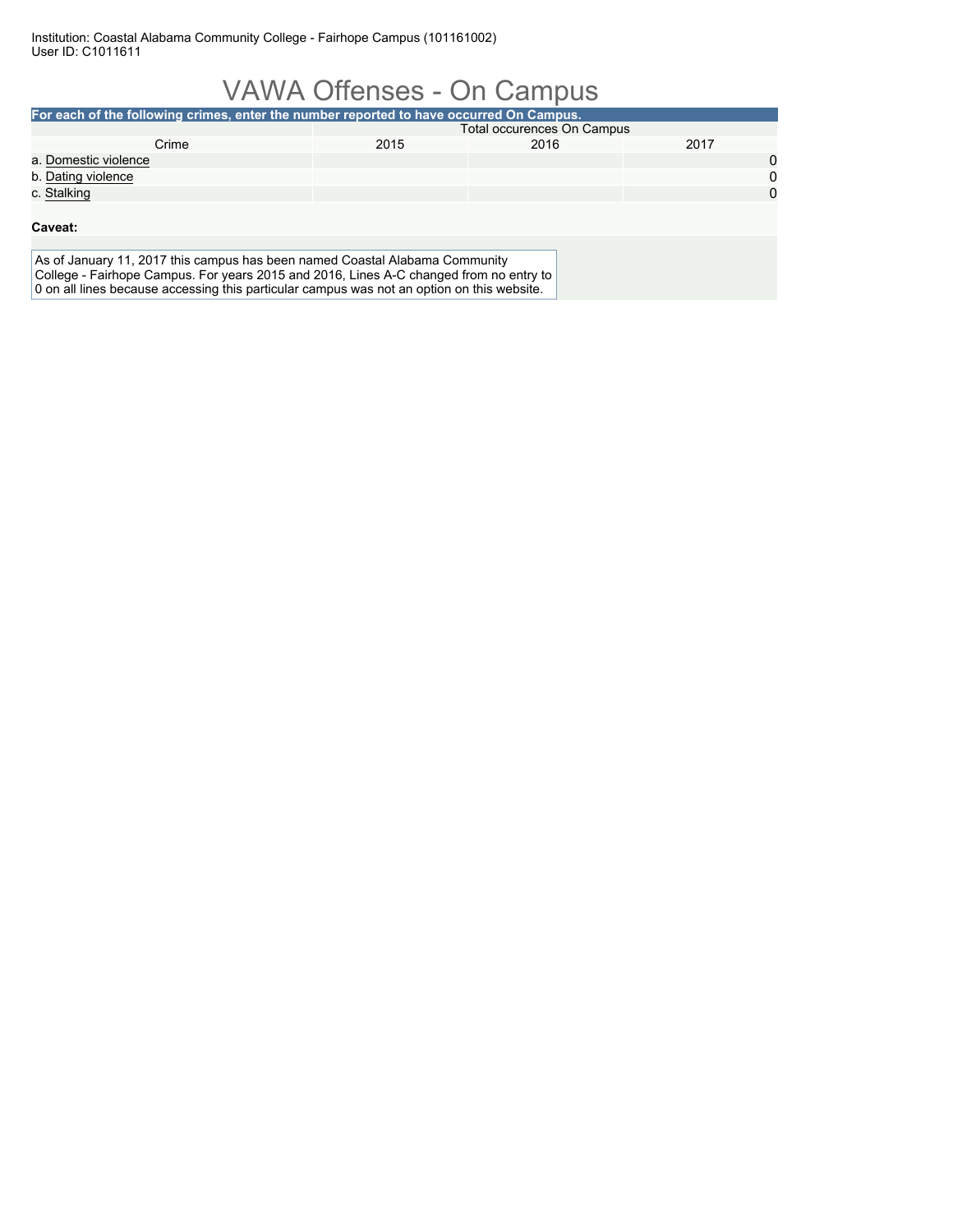### VAWA Offenses - Noncampus

| For each of the following crimes, enter the number reported to have occurred in or on Noncampus buildings or property. |                                                            |      |          |  |  |  |  |
|------------------------------------------------------------------------------------------------------------------------|------------------------------------------------------------|------|----------|--|--|--|--|
|                                                                                                                        | Total occurrences in or on Noncampus buildings or property |      |          |  |  |  |  |
| Crime                                                                                                                  | 2015                                                       | 2016 | 2017     |  |  |  |  |
| a. Domestic violence                                                                                                   |                                                            |      | 0        |  |  |  |  |
| b. Dating violence                                                                                                     |                                                            |      | 0        |  |  |  |  |
| c. Stalking                                                                                                            |                                                            |      | $\Omega$ |  |  |  |  |
|                                                                                                                        |                                                            |      |          |  |  |  |  |
| Caveat:                                                                                                                |                                                            |      |          |  |  |  |  |
|                                                                                                                        |                                                            |      |          |  |  |  |  |
| As of January 11, 2017 this campus has been named Coastal Alabama Community                                            |                                                            |      |          |  |  |  |  |
| College - Fairhope Campus. For years 2015 and 2016, Lines A-C changed from no entry to                                 |                                                            |      |          |  |  |  |  |
| 0 on all lines because accessing this particular campus was not an option on this website.                             |                                                            |      |          |  |  |  |  |
|                                                                                                                        |                                                            |      |          |  |  |  |  |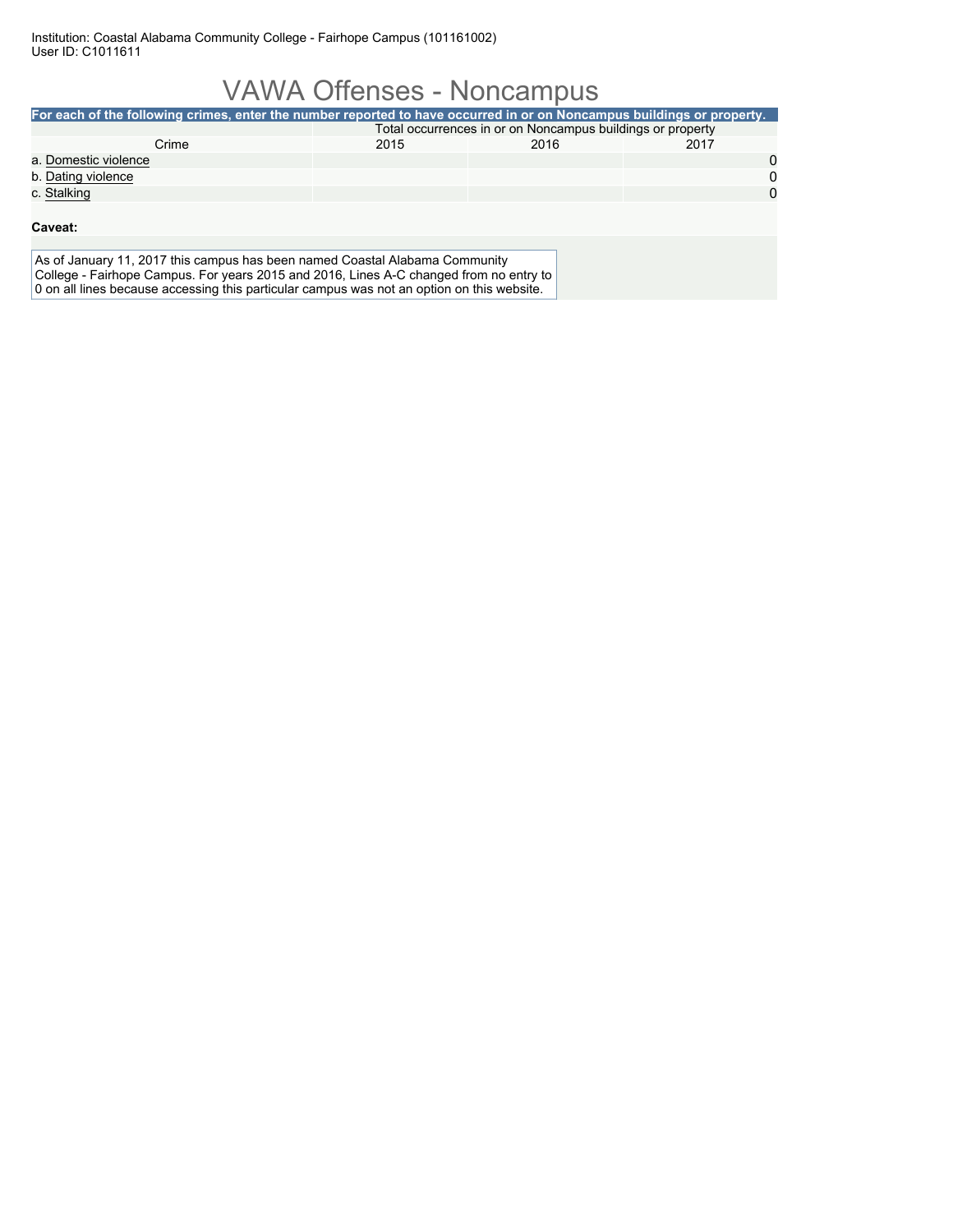### VAWA Offenses - Public Property **For each of the following crimes, enter the number reported to have occurred on Public Property.** Total occurences on Public Property Crime 2015 2016 2017 a. Domestic violence 0 b. Dating violence **0** 0 c. <u>Stalking</u> and the control of the control of the control of the control of the control of the control of the control of the control of the control of the control of the control of the control of the control of the contr **Caveat:** As of January 11, 2017 this campus has been named Coastal Alabama Community College - Fairhope Campus. For years 2015 and 2016, Lines A-C changed from no entry to 0 on all lines because accessing this particular campus was not an option on this website.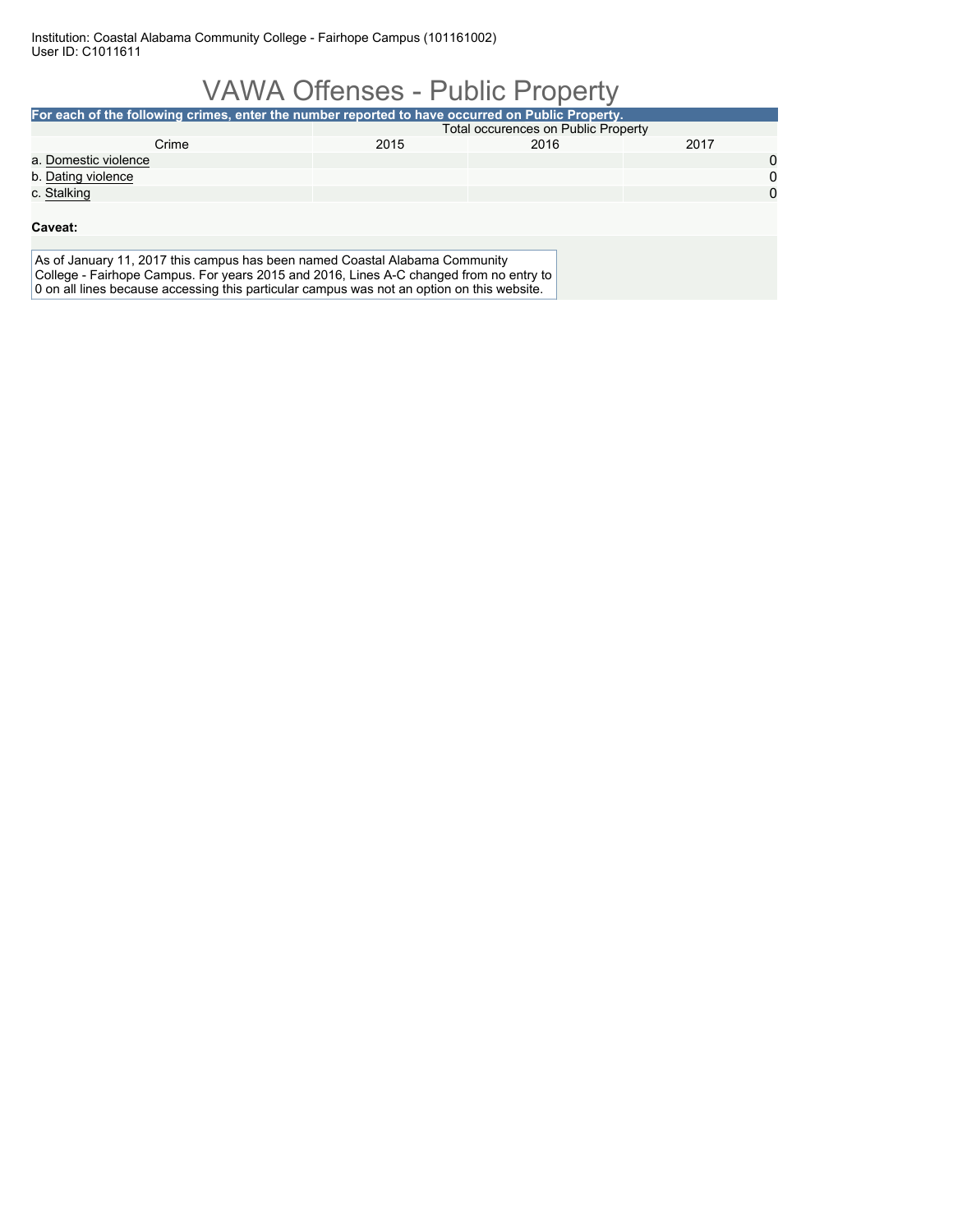| Arrests - On campus                                                                                                                                                                                                                                                 |      |                   |      |             |  |  |
|---------------------------------------------------------------------------------------------------------------------------------------------------------------------------------------------------------------------------------------------------------------------|------|-------------------|------|-------------|--|--|
| Enter the number of Arrests for each of the following crimes that occurred On Campus.                                                                                                                                                                               |      |                   |      |             |  |  |
| Do NOT include drunkenness or driving under the influence in Liguor law violations.                                                                                                                                                                                 |      |                   |      |             |  |  |
|                                                                                                                                                                                                                                                                     |      | Number of Arrests |      |             |  |  |
| Crime                                                                                                                                                                                                                                                               | 2015 | 2016              | 2017 |             |  |  |
| a. Weapons: carrying, possessing, etc.                                                                                                                                                                                                                              |      |                   |      | 0           |  |  |
| b. Drug abuse violations                                                                                                                                                                                                                                            |      |                   |      | $\mathbf 0$ |  |  |
| c. Liquor law violations                                                                                                                                                                                                                                            |      |                   |      | $\Omega$    |  |  |
| Caveat:                                                                                                                                                                                                                                                             |      |                   |      |             |  |  |
| As of January 11, 2017 this campus has been named Coastal Alabama Community<br>College - Fairhope Campus. For years 2015 and 2016, Lines A-C changed from no entry to<br>0 on all lines because accessing this particular campus was not an option on this website. |      |                   |      |             |  |  |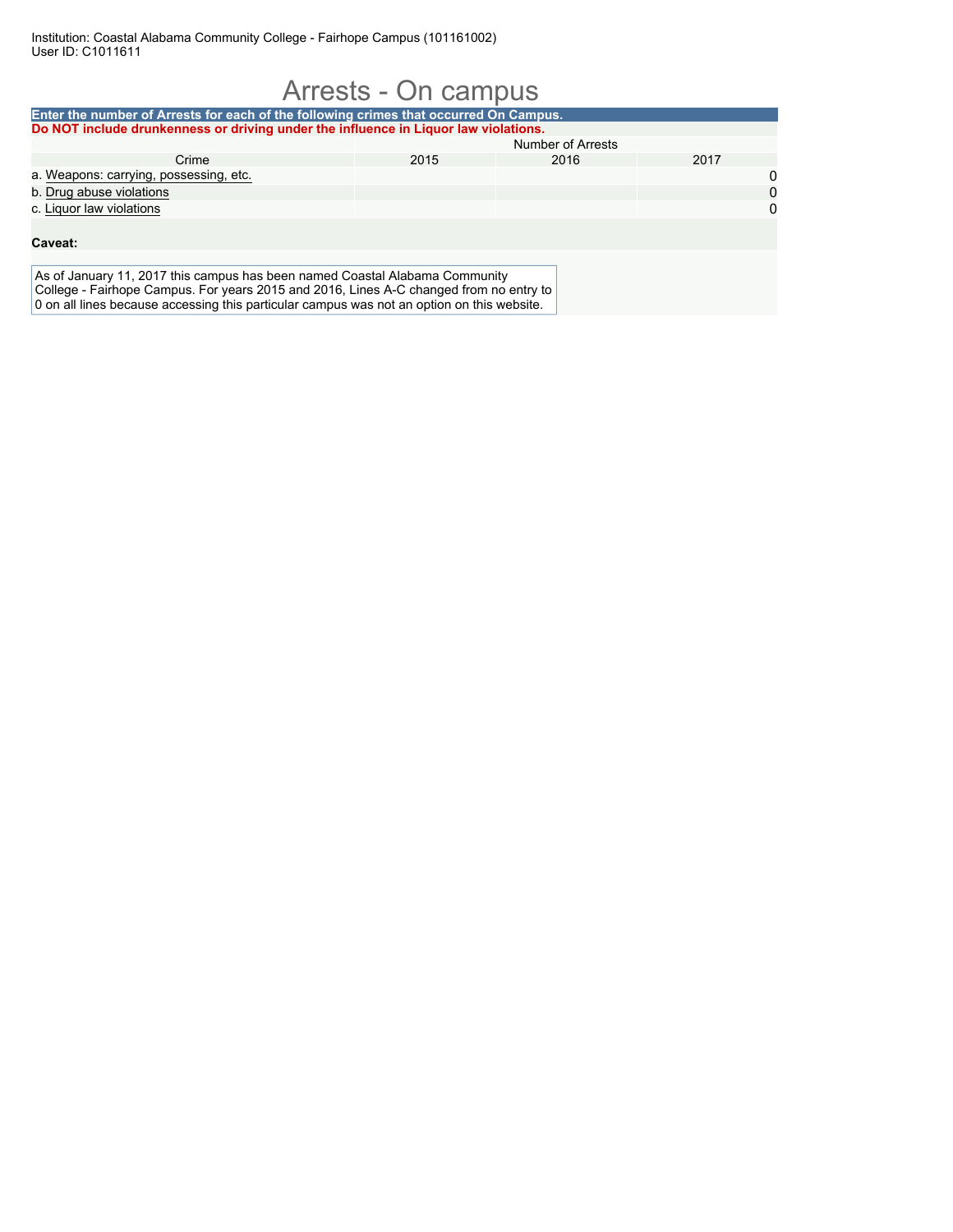### Arrests - Noncampus **Enter the number of Arrests for each of the following crimes that occurred in or on Noncampus buildings or property. Do NOT include drunkenness or driving under the influence in Liquor law violations.** Number of Arrests Crime 2015 2016 2017 a. <u>Weapons: carrying, possessing, etc.</u> 00 of the carrying of the carrying of the carrying of the carrying of the carrying of the carrying of the carrying of the carrying of the carrying of the carrying of the carrying of b. Drug abuse violations c. Liquor law violations 0 **Caveat:** As of January 11, 2017 this campus has been named Coastal Alabama Community College - Fairhope Campus. For years 2015 and 2016, Lines A-C changed from no entry to 0 on all lines because accessing this particular campus was not an option on this website.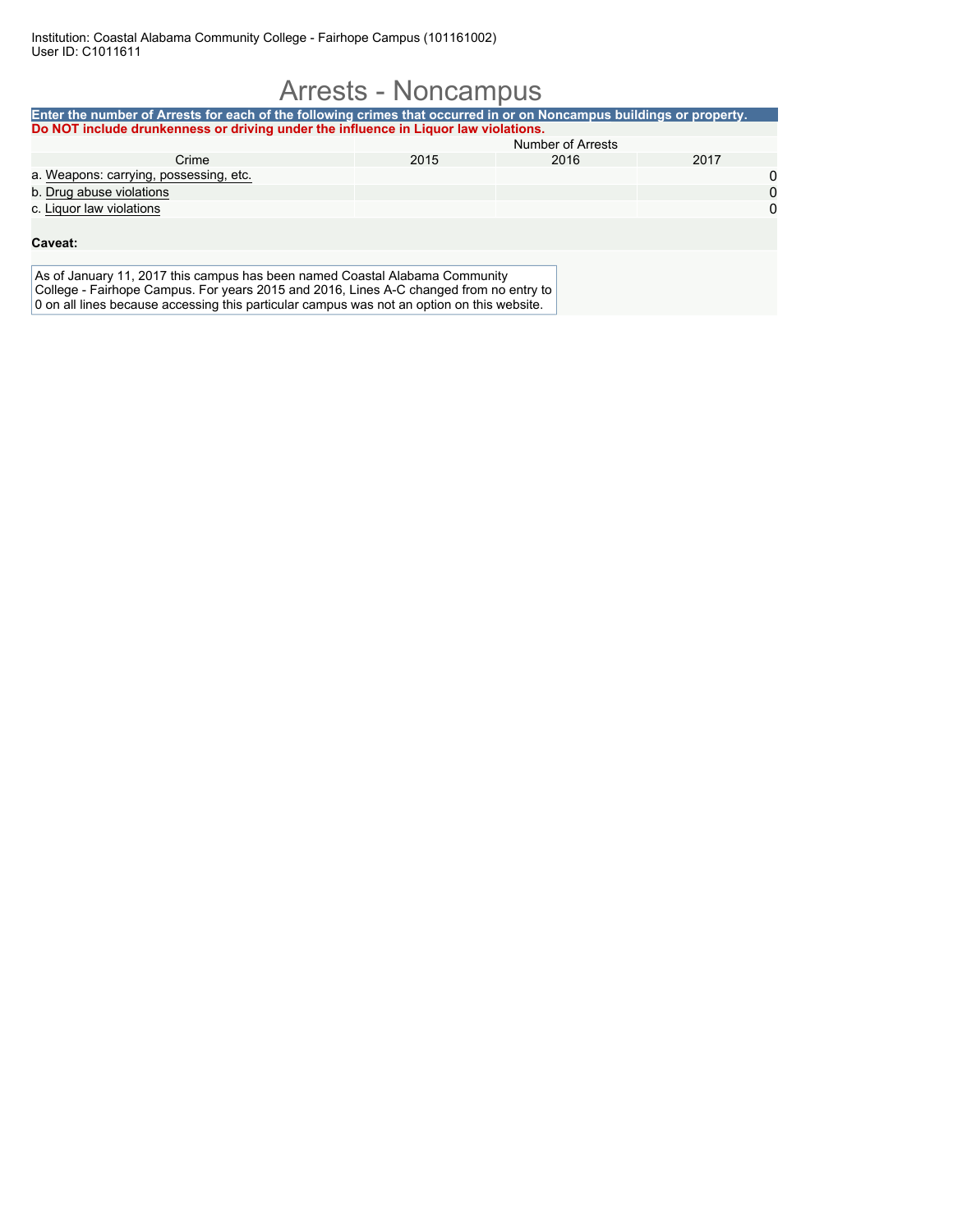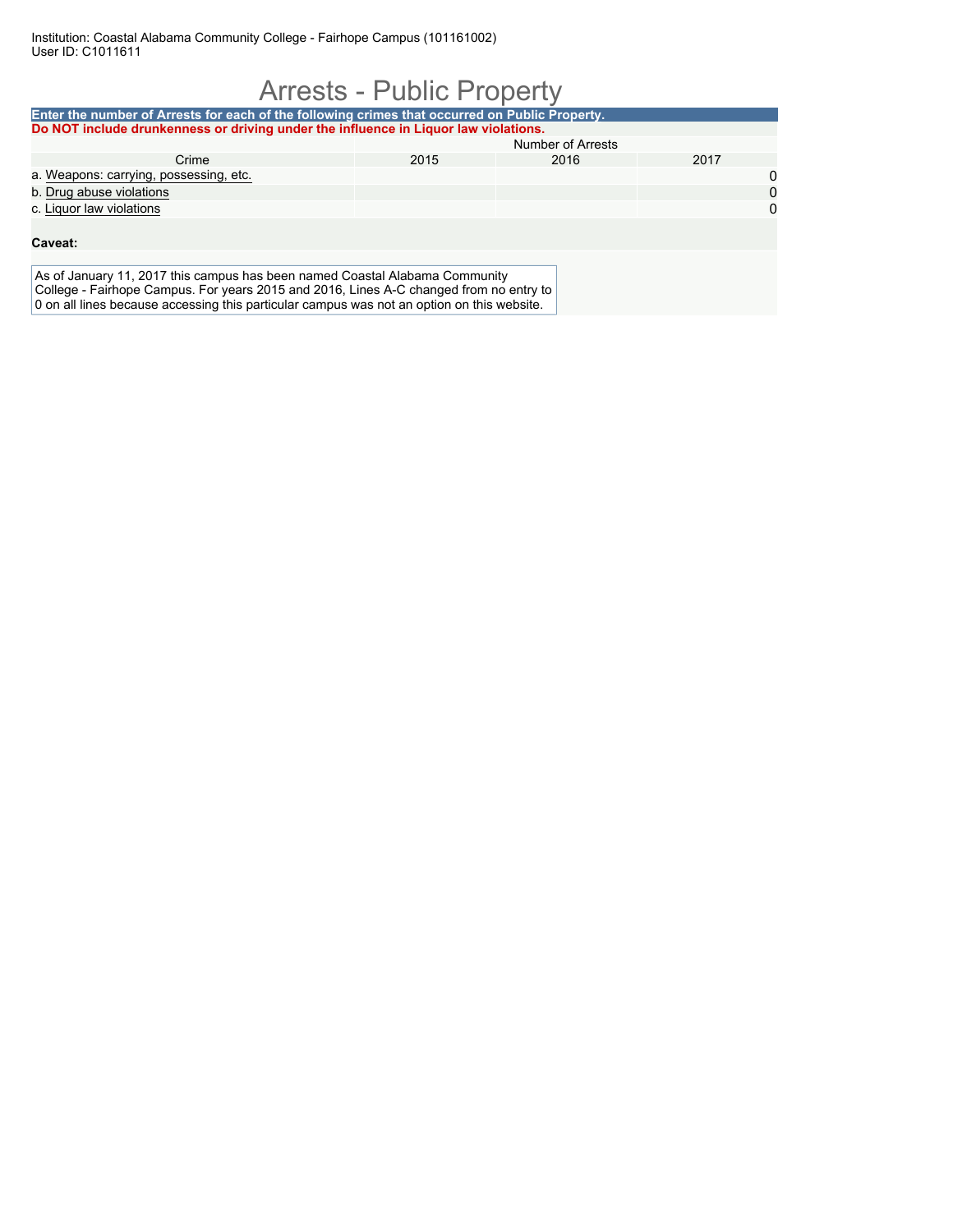## Disciplinary Actions - On campus

| Enter the number of persons referred for disciplinary action for crimes that occurred On Campus for each of the following<br>categories.                                                                     |      |                                                              |          |  |  |  |  |
|--------------------------------------------------------------------------------------------------------------------------------------------------------------------------------------------------------------|------|--------------------------------------------------------------|----------|--|--|--|--|
| Do not include disciplinary actions that were strictly for school policy violations.<br>If the disciplinary action is the result of an arrest, please do not count it here; count the violation as 1 arrest. |      |                                                              |          |  |  |  |  |
| Do NOT include drunkenness or driving under the influence in Liquor law violations.                                                                                                                          |      |                                                              |          |  |  |  |  |
|                                                                                                                                                                                                              |      | Number of persons referred for<br><b>Disciplinary Action</b> |          |  |  |  |  |
| Crime                                                                                                                                                                                                        | 2015 | 2016                                                         | 2017     |  |  |  |  |
| a. Weapons: carrying, possessing, etc.                                                                                                                                                                       |      |                                                              | 0        |  |  |  |  |
| b. Drug abuse violations                                                                                                                                                                                     |      |                                                              | $\Omega$ |  |  |  |  |
| c. Liquor law violations                                                                                                                                                                                     |      |                                                              | $\Omega$ |  |  |  |  |
| Caveat:                                                                                                                                                                                                      |      |                                                              |          |  |  |  |  |
|                                                                                                                                                                                                              |      |                                                              |          |  |  |  |  |
| As of January 11, 2017 this campus has been named Coastal Alabama Community<br>College - Fairhope Campus. For years 2015 and 2016, Lines A-C changed from no entry to                                        |      |                                                              |          |  |  |  |  |

0 on all lines because accessing this particular campus was not an option on this website.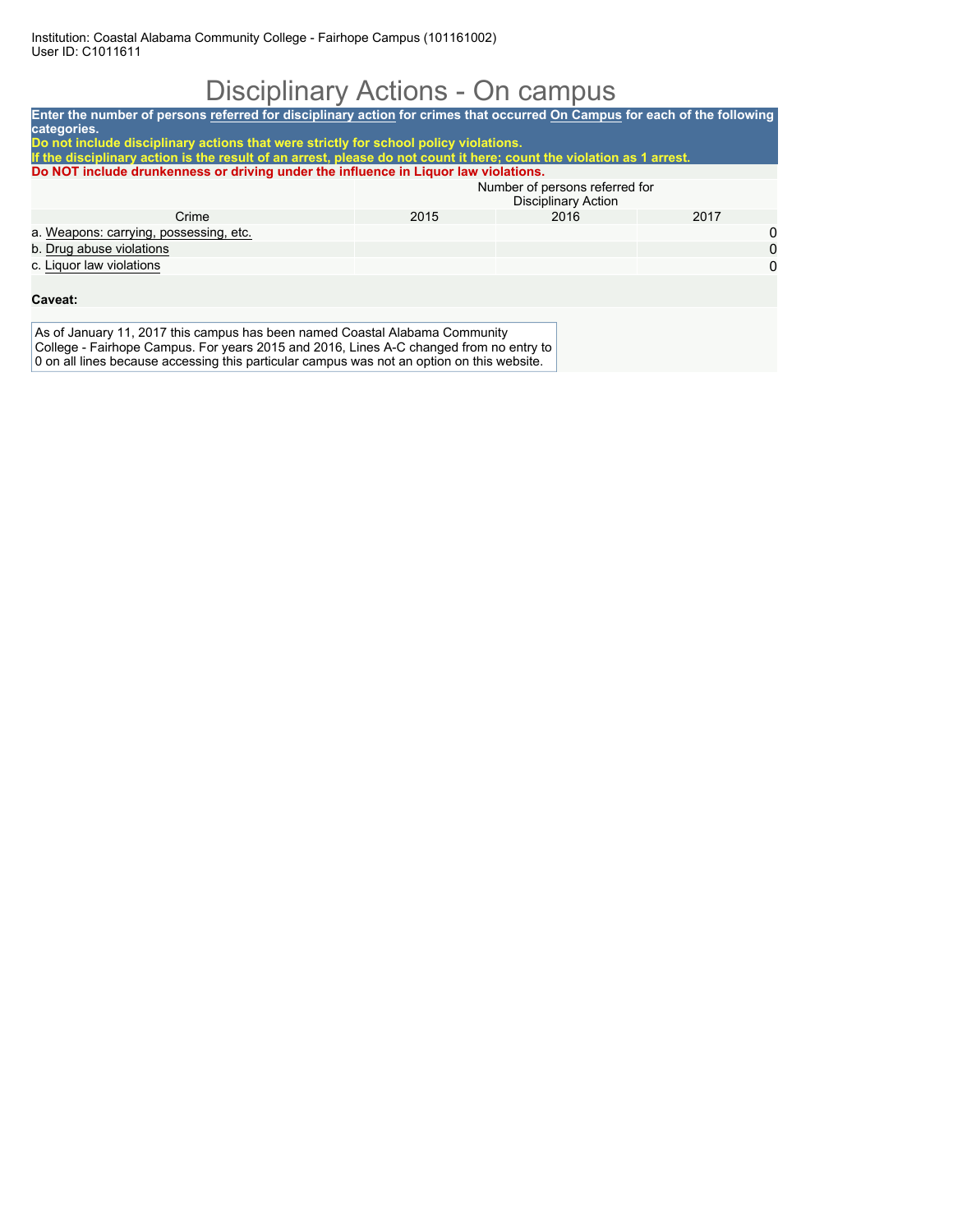# Disciplinary Actions - Noncampus

| Enter the number of persons referred for disciplinary action for crimes that occurred in or on Noncampus buildings or                                                 |                                                                                                                      |                                                       |      |  |  |  |  |
|-----------------------------------------------------------------------------------------------------------------------------------------------------------------------|----------------------------------------------------------------------------------------------------------------------|-------------------------------------------------------|------|--|--|--|--|
| property for each of the following categories.<br>Do not include disciplinary actions that were strictly for school policy violations.                                |                                                                                                                      |                                                       |      |  |  |  |  |
|                                                                                                                                                                       | If the disciplinary action is the result of an arrest, please do not count it here; count the violation as 1 arrest. |                                                       |      |  |  |  |  |
| Do NOT include drunkenness or driving under the influence in Liquor law violations.                                                                                   |                                                                                                                      |                                                       |      |  |  |  |  |
|                                                                                                                                                                       |                                                                                                                      | Number of persons referred for<br>Disciplinary Action |      |  |  |  |  |
| Crime                                                                                                                                                                 | 2015                                                                                                                 | 2016                                                  | 2017 |  |  |  |  |
| a. Weapons: carrying, possessing, etc.                                                                                                                                |                                                                                                                      |                                                       | 0    |  |  |  |  |
| b. Drug abuse violations                                                                                                                                              |                                                                                                                      |                                                       |      |  |  |  |  |
| c. Liguor law violations                                                                                                                                              |                                                                                                                      |                                                       | 0    |  |  |  |  |
|                                                                                                                                                                       |                                                                                                                      |                                                       |      |  |  |  |  |
| Caveat:                                                                                                                                                               |                                                                                                                      |                                                       |      |  |  |  |  |
|                                                                                                                                                                       |                                                                                                                      |                                                       |      |  |  |  |  |
| As of January 11, 2017 this campus has been named Coastal Alabama Community<br>College - Fairhope Campus. For years 2015 and 2016, Lines A-C changed from no entry to |                                                                                                                      |                                                       |      |  |  |  |  |

0 on all lines because accessing this particular campus was not an option on this website.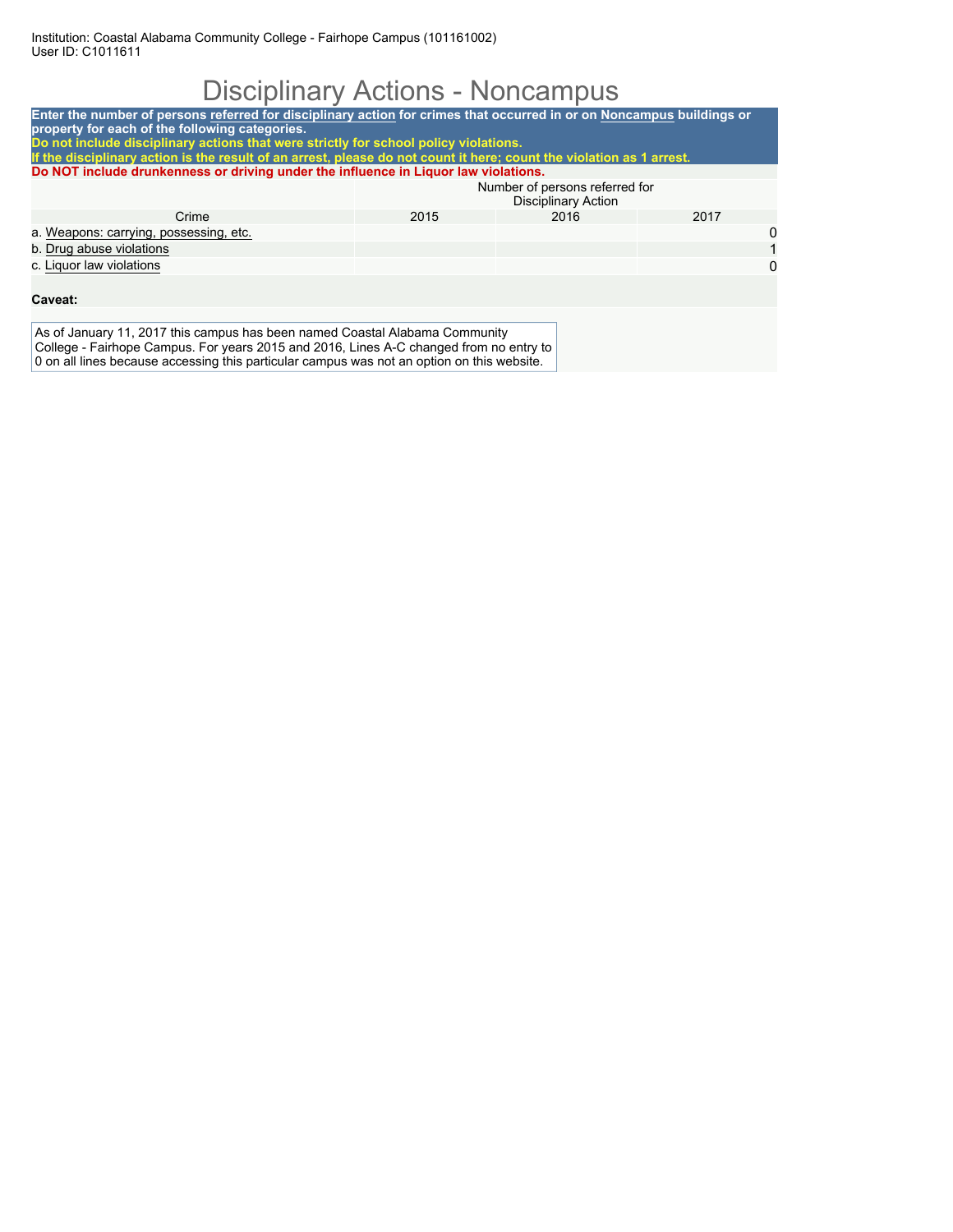## Disciplinary Actions - Public Property

| Enter the number of persons referred for disciplinary action for crimes that occurred on Public Property for each of the                                              |                                                              |      |      |  |  |
|-----------------------------------------------------------------------------------------------------------------------------------------------------------------------|--------------------------------------------------------------|------|------|--|--|
| following categories.                                                                                                                                                 |                                                              |      |      |  |  |
| Do not include disciplinary actions that were strictly for school policy violations.                                                                                  |                                                              |      |      |  |  |
| If the disciplinary action is the result of an arrest, please do not count it here; count the violation as 1 arrest.                                                  |                                                              |      |      |  |  |
| Do NOT include drunkenness or driving under the influence in Liquor law violations.                                                                                   |                                                              |      |      |  |  |
|                                                                                                                                                                       | Number of persons referred for<br><b>Disciplinary Action</b> |      |      |  |  |
| Crime                                                                                                                                                                 | 2015                                                         | 2016 | 2017 |  |  |
| a. Weapons: carrying, possessing, etc.                                                                                                                                |                                                              |      | 0    |  |  |
| b. Drug abuse violations                                                                                                                                              |                                                              |      | 0    |  |  |
| c. Liguor law violations                                                                                                                                              |                                                              |      | 0    |  |  |
|                                                                                                                                                                       |                                                              |      |      |  |  |
| Caveat:                                                                                                                                                               |                                                              |      |      |  |  |
|                                                                                                                                                                       |                                                              |      |      |  |  |
| As of January 11, 2017 this campus has been named Coastal Alabama Community<br>College - Fairhope Campus. For years 2015 and 2016, Lines A-C changed from no entry to |                                                              |      |      |  |  |
| A dia 1411 Bago tenggarang pengantang itu berakhir dan pengarang mengenak pada padang pada tersebut di sebara                                                         |                                                              |      |      |  |  |

0 on all lines because accessing this particular campus was not an option on this website.